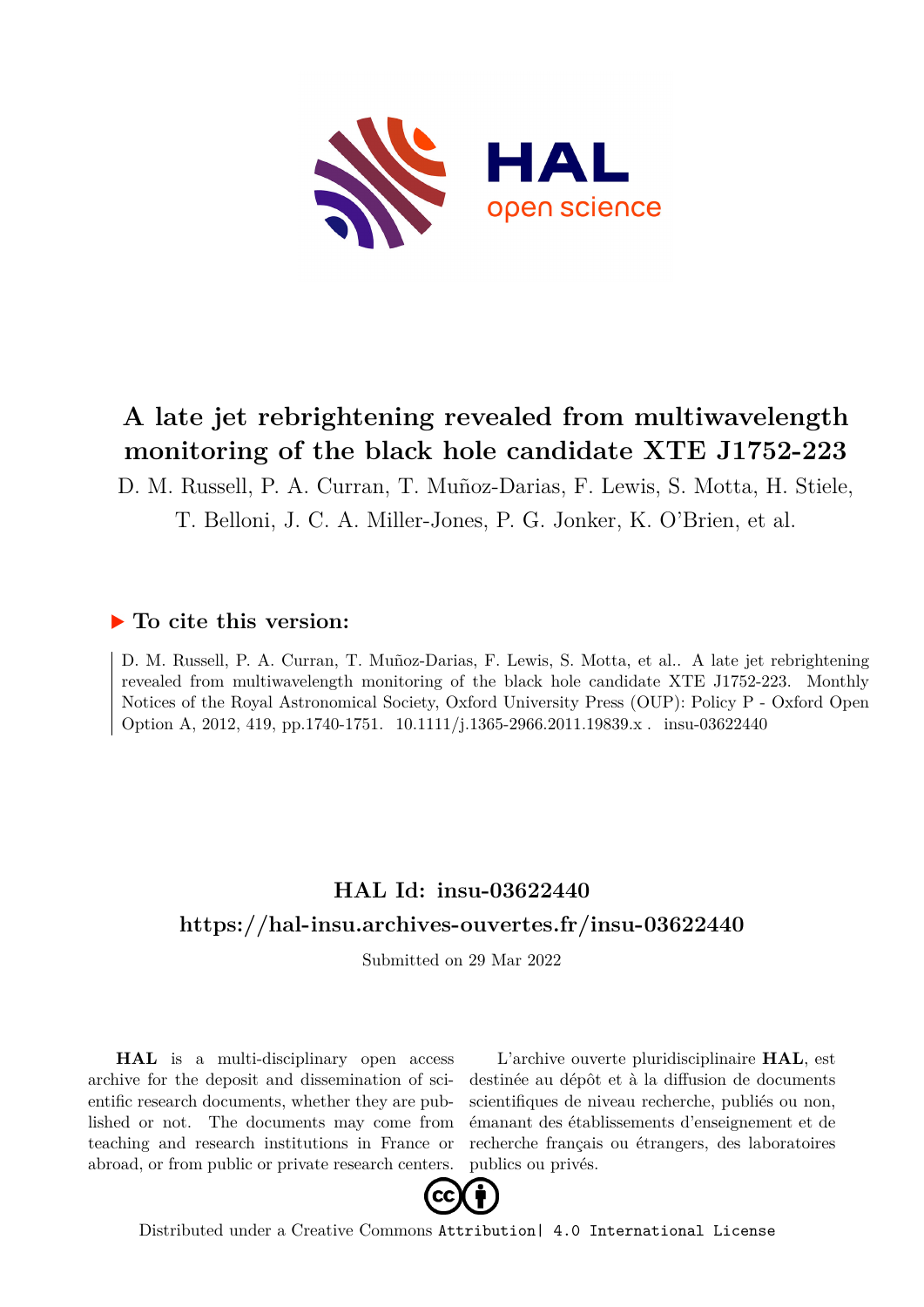Mon. Not. R. Astron. Soc. **419,** 1740–1751 (2012) doi:10.1111/j.1365-2966.2011.19839.x

# **A late jet rebrightening revealed from multiwavelength monitoring of the black hole candidate XTE J1752−223***-*

D. M. Russell,<sup>1</sup>† P. A. Curran,<sup>2</sup> T. Muñoz-Darias,<sup>3</sup> F. Lewis,<sup>4,5</sup> S. Motta,<sup>3</sup> H. Stiele,<sup>3</sup> T. Belloni,<sup>3</sup> J. C. A. Miller-Jones,<sup>6</sup> P. G. Jonker,<sup>7,8,9</sup> K. O'Brien,<sup>10</sup> J. Homan,<sup>11</sup> P. Casella,<sup>12</sup> P. Gandhi,<sup>13</sup> P. Soleri,<sup>14</sup> S. Markoff,<sup>1</sup> D. Maitra,<sup>15</sup> E. Gallo<sup>15</sup> and M. Cadolle Bel<sup>16</sup>

<sup>1</sup>*Astronomical Institute 'Anton Pannekoek', University of Amsterdam, PO Box 94249, 1090 GE Amsterdam, the Netherlands*

<sup>2</sup>*Laboratoire AIM, CEA/IRFU-Universite Paris Diderot-CNRS/INSU, CEA DSM/IRFU/SAp, Centre de Saclay, F-91191 Gif-sur-Yvette, France ´*

<sup>3</sup>*INAF–Osservatorio Astronomico di Brera, Via E. Bianchi 46, I-23807 Merate (LC), Italy*

<sup>4</sup>*Faulkes Telescope Project, University of Glamorgan, Pontypridd CF37 1DL*

<sup>5</sup>*Department of Physics and Astronomy, The Open University, Walton Hall, Milton Keynes MK7 6AA*

<sup>6</sup>*International Centre for Radio Astronomy Research, Curtin University, GPO Box U1987, Perth, WA 6845, Australia*

<sup>7</sup>*SRON, Netherlands Institute for Space Research, Sorbonnelaan 2, 3584 CA, Utrecht, the Netherlands*

<sup>8</sup>*Harvard–Smithsonian Center for Astrophysics, 60 Garden Street, Cambridge, MA 02138, USA*

<sup>9</sup>*Department of Astrophysics, IMAPP, Radboud University Nijmegen, PO Box 9010, NL-6500 GL Nijmegen, the Netherlands*

<sup>10</sup>*Department of Physics, University of California, Santa Barbara, CA 93106-9530, USA*

<sup>11</sup>*MIT Kavli Institute for Astrophysics and Space Research, 70 Vassar Street, Cambridge, MA 02139, USA*

<sup>12</sup>*School of Physics and Astronomy, University of Southampton, Southampton, Hampshire SO17 1BJ*

<sup>13</sup>*ISAS, Japan Aerospace Exploration Agency, 3-1-1 Yoshinodai, chuo-ku, Sagamihara, Kanagawa 229-8510, Japan*

<sup>14</sup>*Kapteyn Astronomical Institute, University of Groningen, PO Box 800, 9700 AV Groningen, the Netherlands*

<sup>15</sup>*Department of Astronomy, University of Michigan, 500 Church Street, Ann Arbor, MI 48109, USA*

<sup>16</sup>*ESAC, ISOC, Villanueva de la Canada, Madrid P. O. Box 78, E-28691, Spain ˜*

Accepted 2011 September 15. Received 2011 September 14; in original form 2011 March 25

#### **ABSTRACT**

We present optical monitoring of the black hole candidate XTE J1752−223 during its 2009–10 outburst and decay to quiescence. The optical light curve can be described by an exponential decay followed by a plateau, then a more rapid fade towards quiescence. The plateau appears to be due to an extra component of optical emission that brightens and then fades over ∼40 days. We show evidence for the origin of this optical 'flare' to be the synchrotron jet during the decaying hard state, and we identify and isolate both disc and jet components in the spectral energy distributions. The optical flare has the same morphology and amplitude as a contemporaneous X-ray rebrightening. This suggests a common origin, but no firm conclusions can be made favouring or disfavouring the jet producing the X-ray flare. The quiescent optical magnitudes are  $B \ge 20.6, V \ge 21.1, R \ge 19.5, i' \ge 19.2$ . From the optical outburst amplitude we estimate a likely orbital period of <22 h. We also present near-infrared (NIR) photometry and polarimetry and rare mid-IR imaging  $(8-12 \mu m)$  when the source is nearing quiescence. The fading jet component, and possibly the companion star, may contribute to the NIR flux. We derive deep mid-IR flux upper limits and NIR linear polarization upper limits. With the inclusion of radio data, we measure an almost flat jet spectral index between radio and optical;  $F_v \propto v^{\sim+0.05}$ . The data favour the jet break to optically thin emission to reside in the IR, but may shift to frequencies as high as the optical or UV during the peak of the flare.

**Key words:** accretion, accretion discs – black hole physics – ISM: jets and outflows – X-rays: binaries.

Based on observations collected at the European Southern Observatory, Chile, under ESO Programme ID 086.D-0610, the William Herschel Telescope operated on the island of La Palma by the Isaac Newton Group in the Spanish Observatorio del Roque de los Muchachos of the Instituto de Astrof´ısica de Canarias and the Faulkes Telescopes at Haleakala, Maui, USA and Siding Spring, Australia. †E-mail: d.m.russell@uva.nl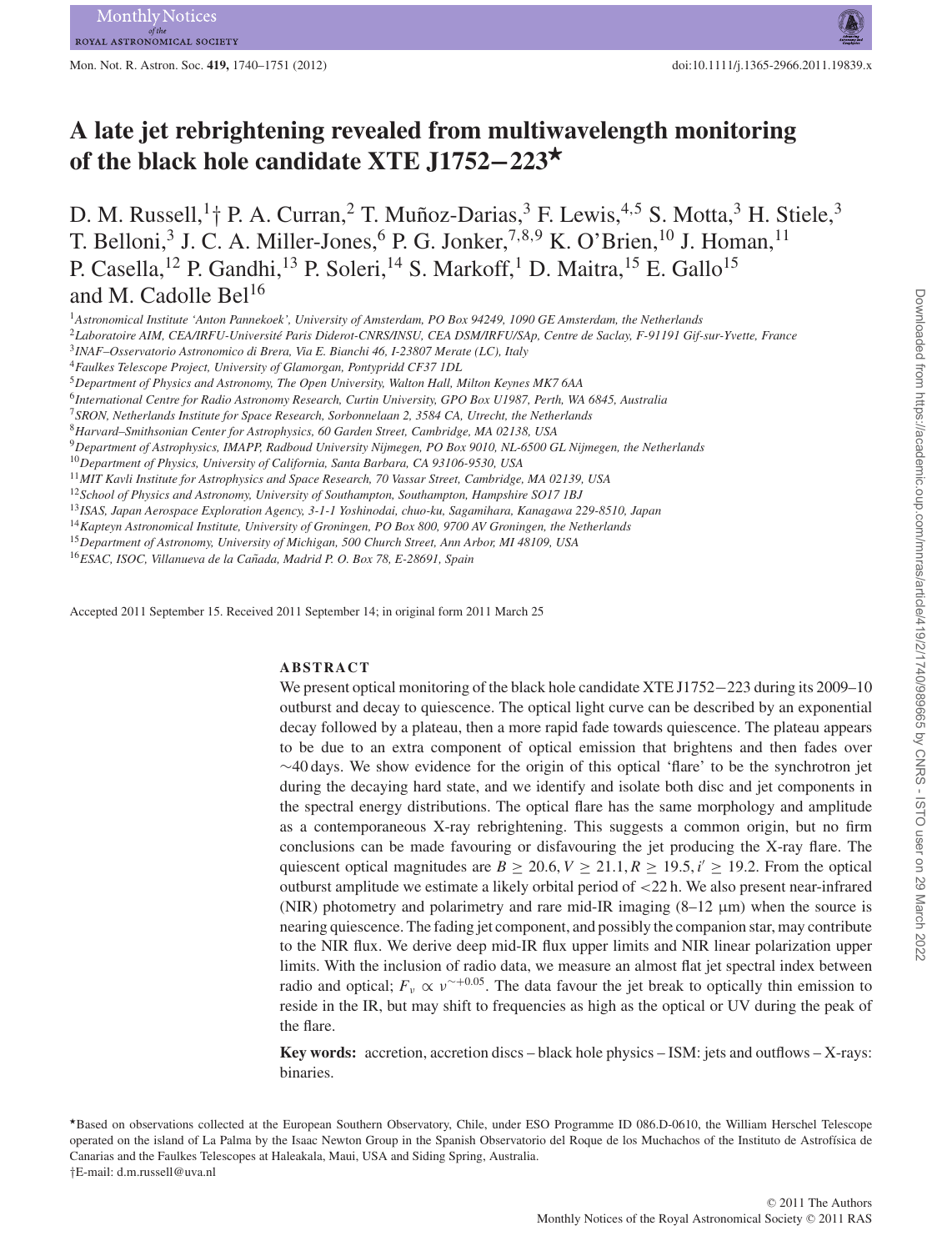#### **1 INTRODUCTION**

Since the first detections of X-ray transients in the 1960s, monitoring the X-ray evolution of their outbursts has been an active field of research (e.g. Evans, Belian & Conner 1970; Chen, Shrader & Livio 1997). Now it is known that multiwavelength studies, from radio to  $\gamma$ -ray, over various time-scales from milliseconds to decades, can help to explain these objects in detail. Contemporaneous X-ray/radio monitoring of black hole X-ray binary (BHXB) outbursts have revealed correlated behaviour which firmly links the properties of the inflowing matter with those of the outflow in the form of jets (e.g. Tananbaum et al. 1972; Hannikainen et al. 1998; Corbel et al. 2000, 2003; Gallo, Fender & Pooley 2003; Kalemci et al. 2006; Körding, Fender & Migliari 2006). The optical–infrared (OIR) emission from the outer accretion disc and the jet are also correlated with the X-ray properties on long (weeks–months) and short (less than seconds) time-scales (e.g. Motch et al. 1985; Eikenberry et al. 1998; Russell et al. 2006; Casella et al. 2010).

In recent years a global picture has been developed (Fender, Belloni & Gallo 2004; Fender, Homan & Belloni 2009) in which the X-ray luminosity, hardness and history are indicative of the radio characteristics. When the X-ray spectrum is hard (the 'hard state'; historically the 'low/hard state'), a steady, compact jet is launched, which has a flat-spectrum ( $\alpha \approx 0$  where  $F_v \propto v^{\alpha}$ ) from radio to IR frequencies produced by optically thick, self-absorbed synchrotron emission. At some higher frequency, possibly in the OIR domain (Markoff, Falcke & Fender 2001; Heinz & Sunyaev 2003; Markoff et al. 2003), this emission breaks to an optically thin spectrum, with  $\alpha \approx -0.6$ . The break defines the minimum total energy contained in the jet, but its location in the spectrum has only been directly observed or inferred to exist in the IR in a few BHXBs (Corbel & Fender 2002; Coriat et al. 2009; Gandhi et al. 2011; Rahoui et al. 2011) and is uncertain in most sources.

The jet appears to be quenched at both radio and OIR regimes when the X-ray spectrum is soft (the soft, or 'high/soft' X-ray state; e.g. Gallo et al. 2003; Homan et al. 2005; Fender et al. 2009). In the last few years it has been shown that as well as the radio behaviour, the OIR properties (flux and colour) of some sources can now also be predicted from the X-ray properties (and vice versa; Coriat et al. 2009; Russell et al. 2011b). These correlations between the different components of the system help us to understand the process of accretion on to compact objects and jet formation in BHXBs.

XTE J1752−223 is an X-ray transient discovered by the *Rossi X-ray Timing Explorer* (*RXTE*) and *Swift* satellites in 2009 October (Markwardt et al. 2009). The outburst lasted ∼8 months and was observed by the *Monitor of All-sky X-ray Image* (*MAXI*) and *RXTE* satellites (Nakahira et al. 2010; Shaposhnikov et al. 2010) at X-ray energies, *Swift* (Curran et al. 2011, hereafter C11) at X-ray and optical/ultraviolet (UV) (the optical counterpart was discovered by Torres et al. 2009a), Faulkes Telescope and Small and Moderate Aperture Research Telescope System (SMARTS) at OIR (Russell et al. 2010b; Kalemci et al. 2011) and the Australia Telescope Compact Array (ATCA), the European VLBI Network (EVN), the Very Long Baseline Array (VLBA) and the Expanded Very Large Array (EVLA) at radio frequencies (Brocksopp et al. 2009; Yang et al. 2010; Miller-Jones et al. 2011; Jonker et al., in preparation). The source evolved from a hard X-ray state to a soft state and back to a hard state at a lower luminosity before fading towards quiescence; overall showing a behaviour typical for a BHXB outburst (Fender et al. 2004; Belloni 2010). A mildly relativistic radio jet (Yang et al. 2010; Miller-Jones et al. 2011) was also reported. The source was suggested to be a black hole candidate due

to its state evolution and its state dependent X-ray fast timing properties (Muñoz-Darias et al. 2010; Shaposhnikov et al. 2010). Here we present multiwaveband optical monitoring during the decay of the outburst of XTE J1752−223 towards quiescence. Together with X-ray, IR and radio observations, we constrain the contribution and spectrum of the accretion disc and the jet to these wavelengths and follow their evolution throughout the outburst decay. In Section 2 we describe the data and its reduction. The multiwavelength evolution of the outburst is analysed in Section 3, in which we construct spectral energy distributions (SEDs), attempt to isolate disc and jet emission, test for optical–X-ray correlations and discuss the results. We summarize our findings in Section 4.

#### **2 O B S E RVAT I O N S**

#### **2.1 Faulkes Telescopes optical monitoring**

The outburst decay of XTE J1752−223 was regularly monitored with the 2-m Faulkes Telescopes (FTs) North and South, located at Haleakala on Maui and Siding Spring, Australia, respectively, as part of an ongoing monitoring campaign of ∼30 low-mass Xray binaries (Lewis et al. 2008). Images in Bessell *B*, *V*, *R* and Sloan Digital Sky Survey (SDSS) *i* bands (mostly 100-s exposures each) were made every ∼3 d from 2010 March 22 to 2010 July 15, continuing less regularly until 2010 October 20, totalling 206 images in 7 months. The cameras EM01 (on FT North) and EM03 (on FT South) were used; both have  $2048 \times 2048$  pixel binned  $2 \times 2$  into effectively 1024  $\times$  1024 pixel. The field of view (FOV) is 4.7  $\times$  4.7 arcmin<sup>2</sup> and the pixel scale is 0.278 arcsec pixel<sup>-1</sup>. Bias subtraction and flat-fielding were performed via the automatic pipelines. We identify the optical counterpart of XTE J1752−223 as a star fading by  $\geq$  2.6 mag over the observing period, at a position consistent with that reported by C11 and Miller-Jones et al. (2011). The counterpart is detected until 2010 July 15, after which detections become ambiguous due to its faintness and proximity to field stars of similar magnitude. In Fig. 1 we present high-resolution optical and NIR finding charts (for wider field, lower resolution optical finding charts see C11; Miller-Jones et al. 2011).

Photometry was performed on the BHXB and the three field stars using PHOT in IRAF, adopting a 0.83-arcsec aperture, optimized to contain the maximum flux from XTE J1752−223 while minimizing the contamination from the close field stars. For this reason we discarded all data with poor seeing (>1.7 arcsec). We calibrated the field using Landolt standard stars observed on a number of dates and adopted the transformation to SDSS *i* band from *R* and *I* described in Jordi, Grebel & Ammon (2006). The error on the absolute calibration is ∼0.1 mag for each filter. The light curves are presented in Fig. 2 (upper panel) and discussed in Section 3.

#### **2.2** *Swift* **UVOT optical monitoring**

*Swift* Ultraviolet/Optical Telescope (UVOT; Roming et al. 2005) data have been pre-processed at the Swift Data Center (see Breeveld et al. 2010) and require only minimum user processing. The image data of each filter, from each observation sequence, i.e. with a given observation ID, were summed using uvotimsum. Photometry of the source in individual sequences is derived via uvotmaghist, using an extraction region of radius 2.5 arcsec (to minimize contamination from close field stars; see Section 3). Magnitudes are based on the UVOT photometric system, which differs from the Bessell system by  $V - v < 0.04$  and  $B - b < 0.04$  for all reasonable spectral indices (Poole et al. 2008). v- and *b*-band light curves are shown in Fig. 2.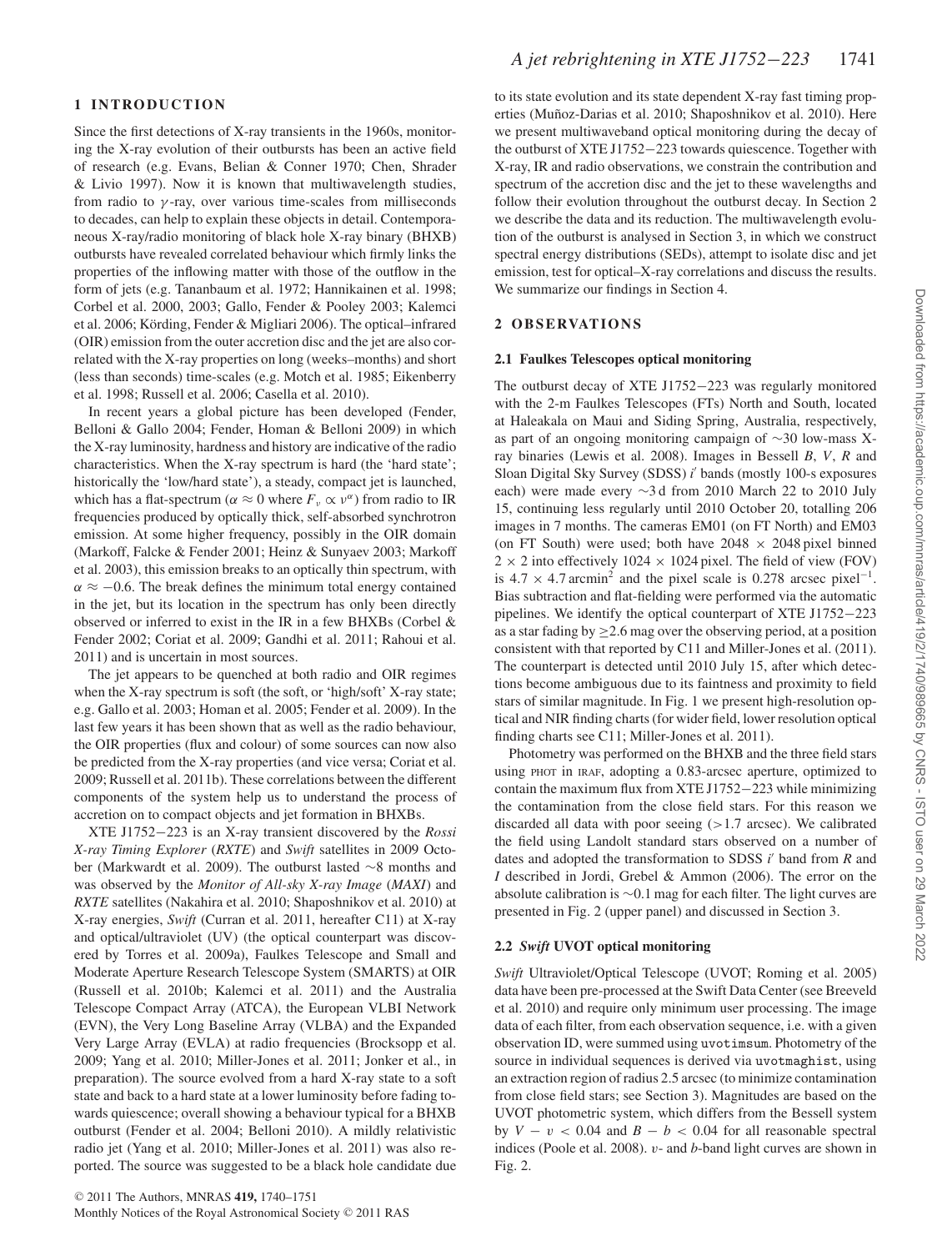

**Figure 1.** High-resolution optical and NIR finding charts. North is up, east is to the left. Upper:  $40 \times 40$  arcsec<sup>2</sup> Faulkes *i'*-band image from 2010 July 15 (the seeing was 0.9 arcsec). The 0.31 arcsec *Swift* UVOT error circle of XTE J1752−223 (white circle) and star B are marked (C11). Three field stars used for relative photometry are also marked. A faint field star  $(R =$ 19.9 ± 0.1; *i* = 19.2 ± 0.1) lies 0.8 arcsec to the north of XTE J1752−223. Lower:  $20 \times 20$  arcsec<sup>2</sup> WHT/LIRIS images on 2010 July 1 in *H* and  $K_S$ bands (seeing 0.6–0.8 arcsec).

#### **2.3 William Herschel Telescope near-infrared data**

On 2010 July 1 (MJD 55378.0) we observed XTE J1752−223 with the Long-slit Intermediate Resolution Infrared Spectrograph (LIRIS) in imaging polarimetry mode on the 4.2-m William Herschel Telescope (WHT) at the Observatorio del Roque de los Muchachos, La Palma, Spain. Conditions were excellent with a seeing of 0.6–0.8 arcsec. The total on-source exposure times were 240 s in near-IR (NIR)  $H$  band and 360 s in  $K_S$  band. The Wollaston prism splits the incoming light into four simultaneous images, one at each of the four polarization angles: 0◦, 45◦, 90◦ and 135◦; the FOV for each angle is  $4 \times 1$  arcmin<sup>2</sup>. Images were reduced with THELI (Erben et al. 2005) using a series of dome flat-fields taken at two dome rotations 90◦ apart, to minimize polarization introduced from the flat-fields (biases are determined automatically before every exposure and immediately subtracted). Reduced images were aligned and combined in IRAF. Both the BHXB and the close star 0.8 arcsec to the north were detected and resolved (see Fig. 1, lower panels). Total fluxes and polarization Stokes parameters were derived (see

Barrena, Acosta-Pulido & Manchado 2008) for XTE J1752−223 and several field stars in the 2MASS catalogue.

Using 2MASS stars for flux calibration, we find  $H = 15.6 \pm 10^{-10}$  $0.1, K<sub>S</sub> = 15.2 \pm 0.1$  mag for XTE J1752–223 (dates are indicated in the light curve; Fig. 2) and  $H = 15.5 \pm 0.1$ ,  $K_S = 15.2 \pm 0.1$  for the close star. The level of polarization is  $P_H < 30$  per cent in *H* band and  $P_{K<sub>S</sub>}$  < 29 per cent in  $K<sub>S</sub>$  band (3 $\sigma$  upper limits). Instrumental polarization is measured to be no greater than ∼1 per cent (Barrena et al. 2008). These results are discussed in Section 3.7.

#### **2.4 Very Large Telescope mid-infrared data**

Mid-IR observations with the Very Large Telescope (VLT) were acquired on 2010 July 10, 11 and 12 (Programme ID 086.D-0610). The VLT Imager and Spectrometer for mid-Infrared (VISIR) instrument on UT3 (Melipal) was used in small-field imaging mode, with a FOV of  $19.2 \times 19.2$  arcsec<sup>2</sup> and a pixel scale of 0.075 arcsec pixel−1. Observations were performed in three mid-IR filters: PAH1 (8.2–9.0 µm), SIV (10.3–10.7 µm) and J12.2 (11.7–12.2 µm). The observation log and results are shown in Table 1. With overheads, the total time including chopping/nodding was 65 min on each date. The data were reduced using the VISIR pipeline. Raw images were recombined and sensitivities were estimated based on standard star observations (the calibrators HD 133774, HD 178345 and HD 217902 were observed). The rms we measure in the images agrees (typically to within 10–30 per cent) with the expected sensitivities estimated from the standard stars. XTE J1752−223 was not detected; the deep upper limits given in Table 1 are derived from the rms in a region centred on the position of XTE J1752−223.

#### **2.5 X-ray data**

The *RXTE* Proportional Counter Array (PCA) and *Swift* Burst Alert Telescope (BAT) both monitored XTE J1752−223 during its outburst. The *Swift* BAT 15–50 keV count rates from the hard X-ray transient monitor are made publicly available by the *Swift* BAT team. The *RXTE* PCA 3–20 keV X-ray net count rate was extracted with standard procedures (see e.g. Motta, Muñoz-Darias & Belloni 2010; Muñoz-Darias et al. 2010; Stiele et al. 2011). The count rate light curves ( $3\sigma$  detections) are shown in Fig. 2 (lower panel).

In order to perform spectral analysis in the decaying hard state, we fitted PCA spectra between 3 and 40 keV. XSPEC V. 11.3.2 was used to fit the spectra. We used the phabs model in  $x$ spec to describe absorption. Following Muñoz-Darias et al. (2010) we used an absorbed (equivalent Hydrogen column value of  $n_{\rm H} = 7.2 \times$ 1021 cm−2) broken power law plus a Gaussian component to describe a broad iron emission line.<sup>1</sup> The centroid energy of the line was restricted to 6.4 and 6.7 keV and the linewidth was restricted to 0.01 and 0.5 keV to prevent artificial broadening due to the response of XTE/PCA around 6.4 keV. No additional reflection component is required to obtain a good fit and no high-energy cut-off below 40 keV was needed. Where it was not possible to constrain the energy of the break of the broken power law accurately, we used a simple power law to fit the spectra. Only in some cases the iron line was not necessary to obtain acceptable fits.

Following the method of Belloni & Hasinger (1990), the *RXTE* PCA fractional rms was computed within the frequency bands 0.1– 64 and 0.005–1 Hz. The latter, low-frequency band was used to

<sup>&</sup>lt;sup>1</sup> Using a slightly different absorption of  $n_{\rm H} = 5.13 \times 10^{21}$  cm<sup>-2</sup> (C11) makes a negligible difference to the resulting fit parameters.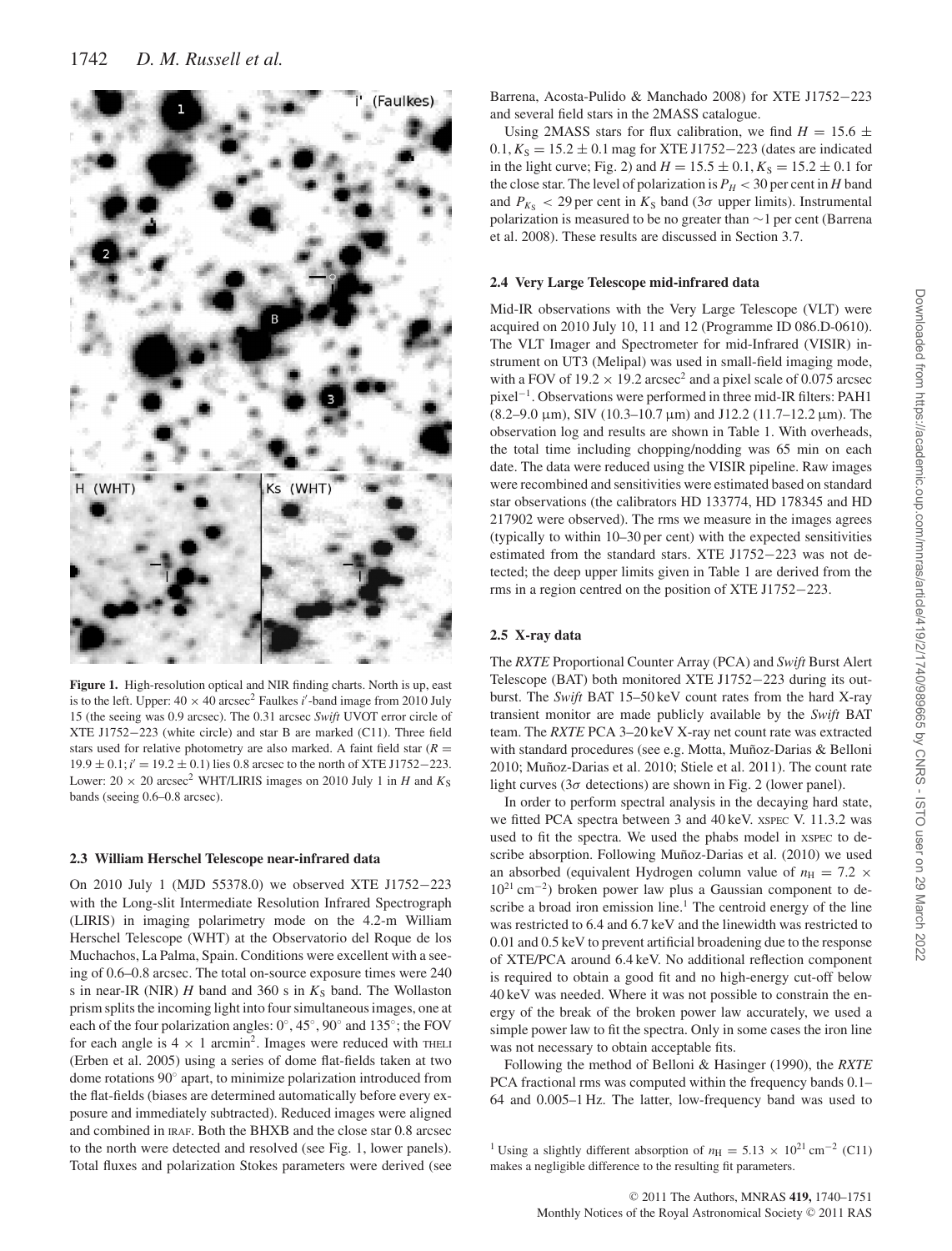

**Figure 2.** Outburst light curves. The dotted vertical lines are X-ray state transitions as reported by Shaposhnikov et al. (2010). Upper: optical, NIR and mid-IR data. The dates of the mid-IR and NIR observations are marked by vertical black lines. ATel #2805 refers to Corral-Santana, Casares & Rodríguez-Gil (2010). Lower: X-ray data (3σ detections). 'cps' means counts per second.

| Table 1. VLT/VISIR observation log and flux upper limits. |  |  |  |
|-----------------------------------------------------------|--|--|--|
|-----------------------------------------------------------|--|--|--|

| Date          | <b>MJD</b> | Airmass       | Total exposure time on source (s) |                    | Derived flux density (mJy; $3\sigma$ upper limits) |                            |                    |               |
|---------------|------------|---------------|-----------------------------------|--------------------|----------------------------------------------------|----------------------------|--------------------|---------------|
|               |            |               | $8.59 \text{ }\mu\text{m}$        | $10.49 \text{ µm}$ | $11.96 \text{ µm}$                                 | $8.59 \text{ }\mu\text{m}$ | $10.49 \text{ µm}$ | $11.96 \mu m$ |
| 2010-07-10    | 55387.1    | $1.02 - 1.06$ | 541                               | 707                | 690                                                | < 0.96                     | < 2.12             | < 1.33        |
| 2010-07-11    | 55388.1    | $1.02 - 1.08$ | 541                               | 707                | 690                                                | < 1.11                     | < 1.76             | < 1.87        |
| 2010-07-12    | 55389.2    | $1.12 - 1.24$ | 541                               | 707                | 690                                                | < 0.71                     | < 1.75             | < 1.88        |
| Combined data | 55387-9    | $1.02 - 1.24$ | 1623                              | 2121               | 2070                                               | < 0.46                     | ${<}1.10$          | < 1.04        |

achieve accurate rms estimates even at low PCA count rates. PCA channels 0–35 (2–15 keV) were used for computing the rms.

#### **3 RESULTS**

#### **3.1 The outburst decay**

The outburst was initially monitored at optical and UV frequencies with *Swift* UVOT (C11). Near the start of the outburst XTE J1752−223 was bright; *V* ∼ 17 (at the end of 2009 October). The Faulkes Telescope optical monitoring began on 2010 March 22 (MJD 55277) when the BHXB was in a soft X-ray state; the source had faded to  $V \sim 18.4$  by this time (both UVOT and FT light curves are shown in Fig. 2). The optical outburst morphology can be described by a gradual exponential decay (although there is a gap in the coverage) followed by a plateau, then a faster fade towards quiescence with evidence for reflares. This outburst morphology is similar to outbursts of some other BHXBs. For example, optical exponential decays followed by a plateau and a rapid fade were seen in A0620−00 and XTE J1550−564 (Kuulkers 1998; Jain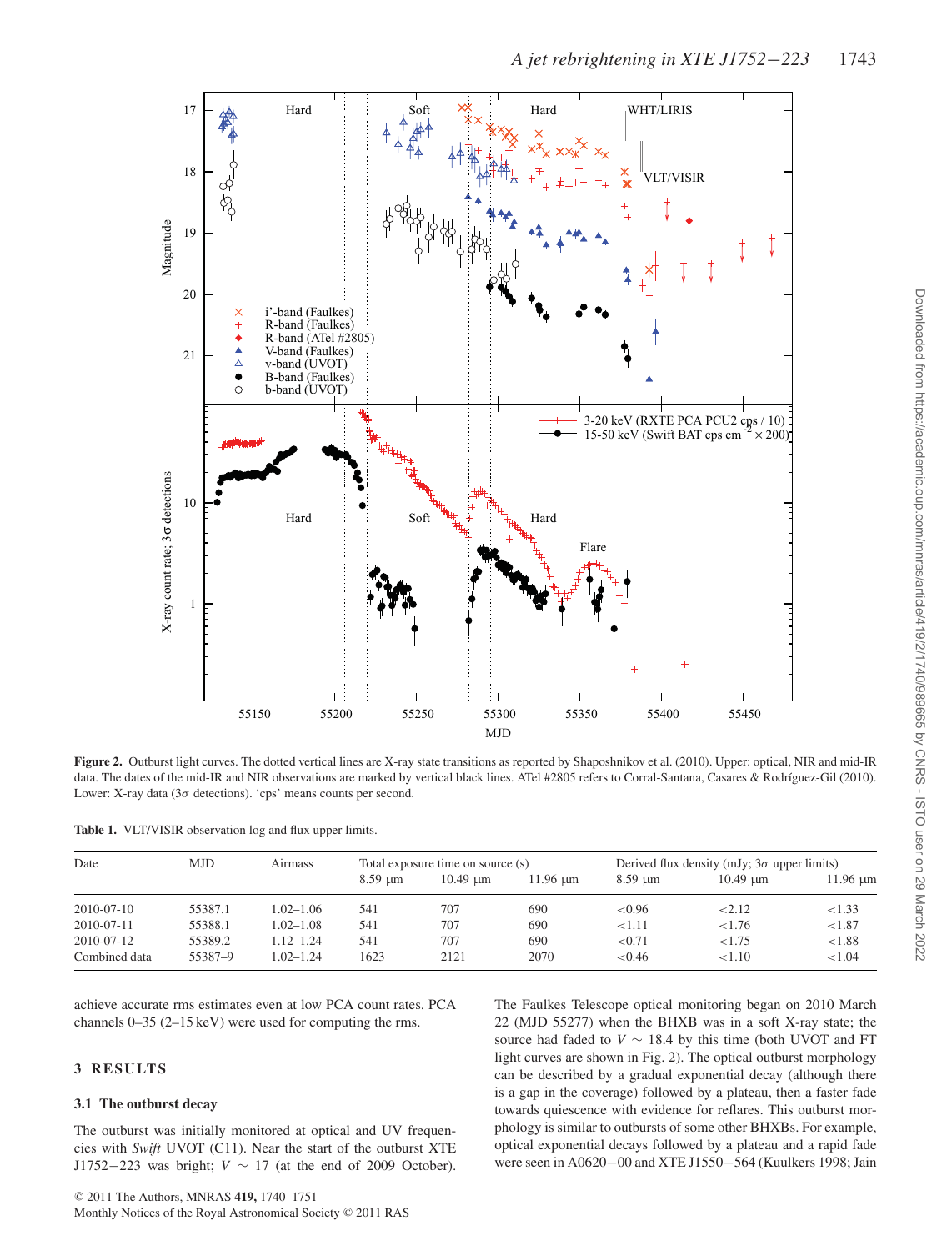et al. 2001), and prominent reflares were seen in GRO J0422+32 and GRS 1009−45 (Callanan et al. 1995; Chen et al. 1997).

XTE J1752−223 made a transition to the intermediate state and finally to the hard state during the period 2010 March 27–April 4 (MJD 55282–55295; Shaposhnikov et al. 2010). The transition is also visible by an increasing X-ray flux, especially in the *Swift* BAT hard X-ray light curve (Fig. 2, lower panel). In most BHXB outbursts this increase of hard X-ray flux is not significant below energies of ∼10 keV (e.g. Dunn et al. 2010). In a few cases, like here for XTE J1752−223 (and e.g. the outbursts of XTE J1650−500 and XTE J1817−330; Dunn et al. 2010), the soft Xray flux also increases over the soft to hard transition (see also Shaposhnikov et al. 2010; Stiele et al. 2011), presumably due to a relatively brighter power-law component compared to the disc in these outbursts.

An OIR brightening and reddening is seen after the soft-to-hard transition in some BHXBs, indicative of an increasing synchrotron jet contribution (e.g. Buxton & Bailyn 2004; Coriat et al. 2009; Russell et al. 2010a). No increase in flux is seen in our optical light curves either during the transition (which implies that the X-ray power-law component does not extrapolate and contribute much to the optical flux) or after the transition (as we may expect for a jet). Instead, some time after the transition to the hard state is complete there is a plateau, where the optical flux remained at approximately a constant level. In Section 3.3 we assess whether this plateau could be related to the jet. A NIR brightening was reported around the same time of the state transition itself, which may be due to the jet (Kalemci et al. 2011). On the hard state rise, the jet may have made a strong contribution in the optical (C11).

The optical counterpart continued to fade slowly until around 2010 May 13 (MJD 55329), dropping by ∼0.8 mag in 2 months, with evidence for variability on day time-scales (changes up to ∼0.4 mag in a few days). XTE J1752−223 remained at an approximately constant flux level (the plateau) for the next 1.5 months until ∼ 2010 June 27, then faded rapidly by ∼1.5–2 mag over the next 14–18 d to *R* = 19.9 ± 0.1 by 2010 July 11 (MJD 55388) and  $R = 20.0 \pm 0.1$ ,  $V = 21.4 \pm 0.3$  by 2010 July 15 (MJD 55392). The NIR detections with WHT/LIRIS, and the mid-IR non-detections with VLT/VISIR, were made just before and at the end of the rapid optical fade, respectively (Fig. 2). An episode of brightening in 2010 August (also plotted in Fig. 2) was reported by Corral-Santana et al. (2010).

The state transitions are clear in the X-ray light curve (see also C11; Shaposhnikov et al. 2010; Stiele et al. 2011) as a prominent fade and subsequent brightening of the *Swift* BAT hard X-ray flux. Near the end of the outburst a reflare is seen in the *RXTE* PCA light curve lasting ∼30–40 d, just before both optical and X-ray rapidly dropped towards quiescence.

For 28 days over the soft-to-hard transition both UVOT and FT were monitoring the optical counterpart. While both light curves show a slight fading during this time, there is a difference of ∼0.7 mag between FT *V* band and UVOT v band on the same dates, which is too large to be accounted for by differences between the Bessell and UVOT photometric systems (Poole et al. 2008). There are at least six stars located <4 arcsec from XTE J1752−223 (Fig. 1), which are unresolved in the UVOT images (C11), so it is very likely that these stars contaminated the UVOT light curve when the source faded, even though we used a 2.5 arcsec extraction radius to minimize such contamination. Contamination from nearby stars within the larger UVOT aperture probably accounts for the discrepancy. Comparing the FT and UVOT magnitudes of star B we find that they differ by only 0.01 mag in *B* (*b*) and 0.04 mag in *V*

 $(v)$  when using the same size aperture (4 arcsec), so the discrepancy cannot be due to a systematic calibration issue.

#### **3.2 Spectral energy distributions**

In order to assess the disc and jet contributions to the OIR (C11; Kalemci et al. 2011) and mid-IR fluxes, we construct SEDs from various stages of the outburst (Fig. 3). To derive the dereddened fluxes we adopt an interstellar absorption of  $n_{\rm H} = (5.13 \pm 0.03) \times$ 1021 cm−<sup>2</sup> (C11) which corresponds to an optical extinction (Predehl & Schmitt 1995) of *AV* ∼ 2.87 (we use the extinction law of Cardelli, Clayton & Mathis 1989).

Radio, NIR and optical observations were taken within 5 days of each other, soon after the discovery of the outburst, when XTE J1752−223 was in a bright, hard state (Brocksopp et al. 2009; Torres et al. 2009b; C11; Miller-Jones et al. 2011). We plot these data in Fig. 3 (SED [1]; black crosses). The OIR emission is consistent with a power law of spectral index  $\alpha_{\text{OIR}} \sim +1.0$  from *B* to *K* band, a blue spectrum indicative of a blackbody, very likely the outer regions of the (possibly irradiated) accretion disc (e.g. Hynes 2005). The extrapolation of the flat spectrum seen at radio frequencies ( $\alpha_{\rm radio} \sim$ 0) is close to the *K*-band flux density, so the jet is unlikely to contribute much of the emission above this frequency. An optical SED from one date soon after, in the hard state (using data from C11; Miller-Jones et al. 2011), appears slightly bluer (SED [2]; purple open squares). An optical SED from the soft state (FT *V*, *R*, *i'* bands) is also blue;  $\alpha_{\text{OIR}} \sim 0.5$  (SED [3]; orange diamonds in Fig. 3).

During the hard state outburst decay, radio data were acquired (Miller-Jones et al. 2011) and two detections were within a few days of FT optical observations. These SEDs are shown as grey open triangles and black open squares in Fig. 3 ([4] and [5]). The observed radio-to-optical (*i'*-band) spectral index for both is  $\alpha$  = +0.1, slightly inverted, and typical of hard state BHXBs (Fender 2001; Russell et al. 2006).

The NIR WHT data were acquired within 1.5 days of FT *B*, *V*, *R*, *i'* data during the hard state decay; this SED ([6]; green solid squares in Fig. 3) is fainter and redder ( $\alpha$ <sub>OIR</sub>  $\sim$  −0.2 between *B* and  $K<sub>S</sub>$  bands) than the SED on the hard state rise, as may be expected as the outer disc cools and reddens. However, the OIR SED is too flat



**Figure 3.** Broad-band, unabsorbed radio-to-optical SEDs at various stages of the outburst (see text for details). The radio data ( $\nu < 10^{10}$  Hz) were taken with the ATCA (black crosses; Brocksopp et al. 2009), VLBA (grey open triangles and black open squares; Miller-Jones et al. 2011) and EVLA (red solid circles and blue solid triangles; Jonker et al., in preparation).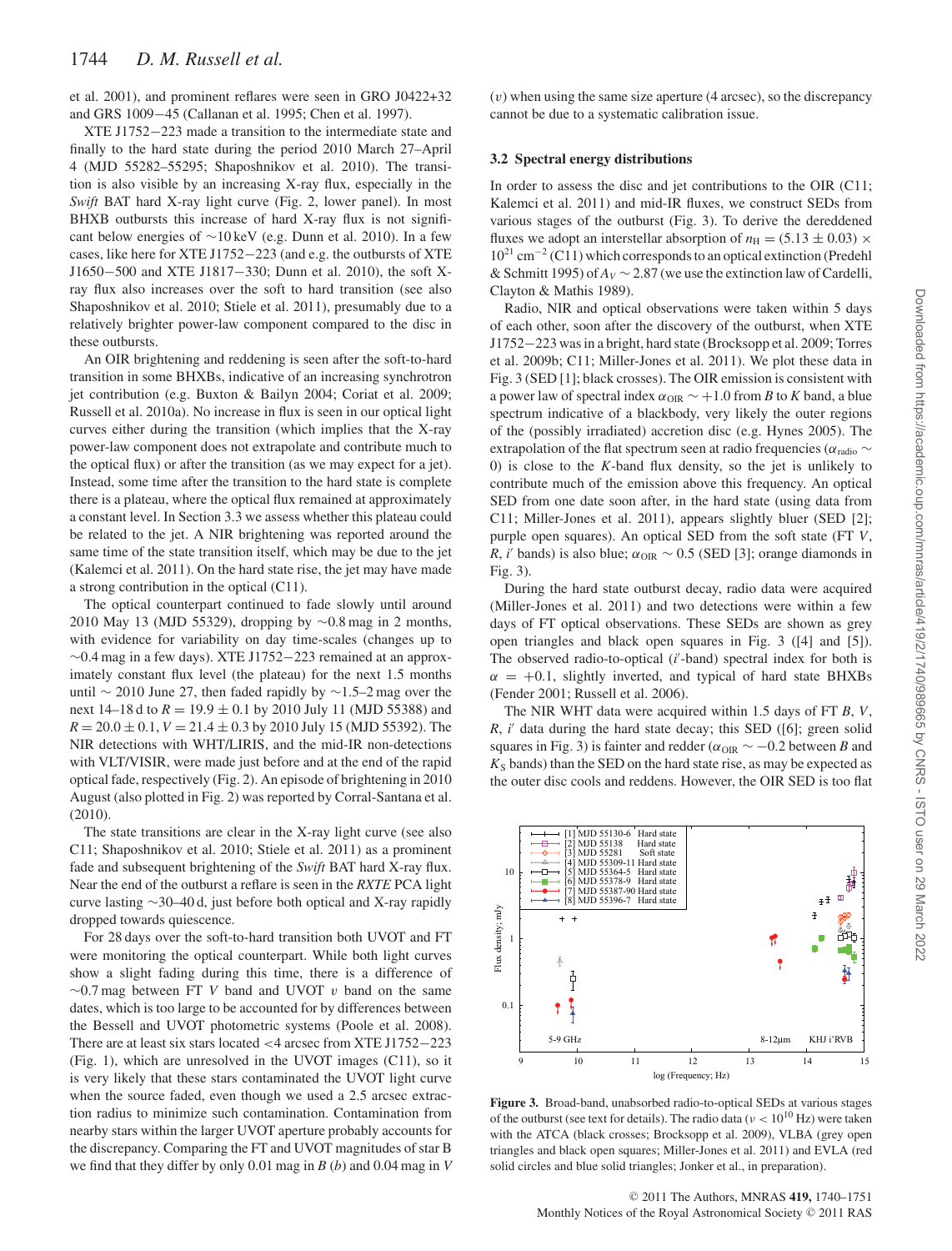for an outer disc, and a peculiar excess in *H* band is hard to account for. The SED may originate in the jet (as also suggested by Kalemci et al. 2011, from NIR data taken during the soft-to-hard transition) or perhaps partly from the companion star. If the jet is dominating the NIR excess, the *H*-band flux is too bright for a standard flat or optically thin synchrotron spectrum. However, similar SEDs have been reported (e.g. Lewis et al. 2010) and the spectral shape of the NIR excess could be explained by the jet base (Markoff, Nowak & Wilms 2005) or a cooling feature in the jet (Pe'er & Casella 2009). SED [1] also shows a similar  $H - K<sub>S</sub>$  colour, but that SED was acquired from a different telescope so it is unlikely to be a common calibration issue (and the effect of an incorrect extinction cannot account for the spectral shape here in the IR). The exposure times of the non-simultaneous  $H$  and  $K<sub>S</sub>$  observations were a few minutes, so short-term variability may dominate the fluxes (OIR variability can be high on these time-scales; Casella et al. 2010; Gandhi et al. 2010) and confuse this SED. If the companion dominates, the  $K_S$ ,  $V$ and *B* absolute magnitudes (at ∼3.5 kpc; Shaposhnikov et al. 2010) and  $H - K<sub>S</sub>$  colour are consistent with an F star (Ruelas-Mayorga 1991). Since the star is suggested to be later than G5V (Section 3.8), and the optical flux continued to fade, the star probably did not dominate the NIR here. This SED is revisited in Sections 3.3 and 3.6.

In a paper in preparation, Jonker et al. report radio monitoring with the EVLA around the time of the VLT/VISIR observations:  $<$ 100  $\mu$ Jy at 4.6 GHz and  $<$ 120  $\mu$ Jy at 7.9 GHz on 2010 July 13 (MJD 55390.2;  $3\sigma$  upper limits), and  $75 \pm 20 \,\mu$ Jy at 8.4 GHz on 2010 July 20 (MJD 55397.2). These are shown in SEDs [7] and [8] in Fig. 3. The array was in its most compact 'D' configuration for all observations, and the angular resolution was ∼7.5 arcsec at 8.4 GHz, which is insufficient to distinguish the core jet from downstream shocks. The whole bandwidth at a single frequency was required to detect XTE J1752−223, so spectral constraints were not possible. Downstream jet shocks (rather than a core jet) like those seen at earlier times in the outburst (Yang et al. 2010; Miller-Jones et al. 2011) therefore cannot be empirically ruled out. However, the deceleration of the jet components was already observed up until MJD 55253 (Yang et al. 2010) and these components continued to fade, and the core jet returned and brightened over the soft to hard transition around MJD 55311, becoming brighter than the previously launched ejecta (Yang et al. 2011). Further external shocks are unlikely since the bulk of the energy had already been dissipated in the first set of decelerating shocks, so it is likely that the radio emission seen by the EVLA is dominated by the re-ignited core jet.

An optical *R*-band detection with FT was made 0.2 d after the VLT/VISIR observation on 2010 July 11. Although the latter radio detection was 9 days after our mid-IR observations, FT *V*, *R*, *i* observations within 24 hours of the radio detection confirm the source was at a similar optical flux level on these two dates (SEDs [7] and [8]; this is after the rapid optical fade between MJD 55379 and 55388). In the hard state, the radio and optical luminosities are known to be correlated and powered by the mass accretion rate (e.g. Fender 2001; Gallo et al. 2003; Homan et al. 2005; Russell et al. 2006). Therefore, the radio flux on the date of the VISIR observations is likely to be similar to that measured on 2010 July 20. The radio detection and our mid-IR upper limits infer a jet spectral index from radio to mid-IR of  $\alpha_{\text{radio}-\text{mid}-\text{IR}} < 0.25$ . The radio-to-optical (*R*-band) spectral index is  $\alpha_{\text{radio-optical}} = 0.11 \pm$ 0.04.

Broad-band spectra of BHXB jets at low luminosities have only been constrained in a few systems, so these measurements provide a useful addition (the radio to mid-IR 8-µm spectral index of A0620−00 in quiescence is  $\alpha \sim 0.22$ ; Gallo et al. 2007). From our SEDs of XTE J1752−223 we can conclude that either the optically thick jet spectrum is not highly inverted ( $\alpha$  < 0.25) or the jet break between optically thick and optically thin synchrotron lies at longer wavelengths than 8.6  $\mu$ m. At a putative distance of 3.5  $\pm$  0.4 kpc (Shaposhnikov et al. 2010), the radio detection would correspond to an X-ray luminosity of  $\sim$ 2 × 10<sup>32</sup> erg s<sup>-1</sup> (2–10 keV) if it were to follow the X-ray–radio correlation of hard state BHXBs (Gallo et al. 2003). This would correspond to a possible bolometric luminosity (see Migliari & Fender 2006) of ∼10−<sup>6</sup>*L*Edd at this time (adopting a BH mass of  $∼10 M_{\odot}$ ; Shaposhnikov et al. 2010). However, it is worth noting that XTE J1752−223 is a radio-quiet BHXB (a number of radio-quiet BHXBs have now been reported; e.g. Calvelo et al. 2010; Coriat et al. 2011; Soleri & Fender 2011). The 2 mJy radio detection in the initial hard state (Brocksopp et al. 2009) on MJD 55136 is around one order of magnitude too faint at this X-ray flux (which we take from Fig. 2) to lie on the canonical radio–X-ray correlation of BHXBs.

#### **3.3 Separating the disc and jet emission**

An additional method to assess a possible synchrotron jet contribution in the hard state decay of the outburst was presented in Russell et al. (2010a). In the BHXB XTE J1550−564 the OIR light curve was described by an exponential decay in the soft state, and the extrapolation of this decay was subtracted from the hard state light curve to estimate the excess light, which was found to be from the jet. We see in Fig. 4(a) that the optical light curves of XTE J1752−223 may also be approximated by an exponential decay and the aforementioned plateau appears to be an excess above this decay.

We fit the optical FT light curves before MJD 55321 with an exponential decay, and estimate the excess in the hard state decline (Fig. 4a). There are fewer data in *B* band and the flux of the excess in that band is hard to estimate due to the uncertainty in the slope of the fit. In *V*, *R* and *i*' bands there is scatter of  $\sim$ 0.2 mJy around the fit before MJD 55321 which appears, in most cases to be uncorrelated between the bands (Fig. 4b). A clear excess above the fit is apparent after MJD ∼ 55340 in all three filters, peaking at ∼0.5 mJy and lasting  $\sim$ 30–40 d. Near the end of the outburst, after MJD  $\sim$  55384 the data drop below the extrapolation of the fit. The exponential decay is likely to be due to the fading accretion disc, which has a blue SED, as measured in the soft state (see Section 3.2). The excess may be jet emission, which is expected to make a contribution in the hard state but not in the soft state. The disc component eventually fades faster than the extrapolation of the exponential decay since the data at late times appear to lie below this extrapolation. This may result from a decreasing outer disc temperature and/or a lack of irradiating photons ionizing the disc at these low luminosities. The latter is consistent with the X-ray light curve, which drops rapidly at this time (Fig. 1).

Remarkably, the morphology of the optical light curve of the excess is very similar to the simultaneous X-ray 3–20 keV light curve (shown overplotted in Fig. 4b). The X-ray flare is simultaneous with the optical excess, and it is immediately apparent that the two are correlated (see also Section 3.4), the optical excess and the X-ray count rate both brightening then fading together (Fig. 4b). The spectral index of the optical excess seems to be redder than the disc component (see Section 3.2), and could be variable (Fig. 4c). However, the three optical filters only cover 0.14 orders of magnitude in frequency and any short-term variability could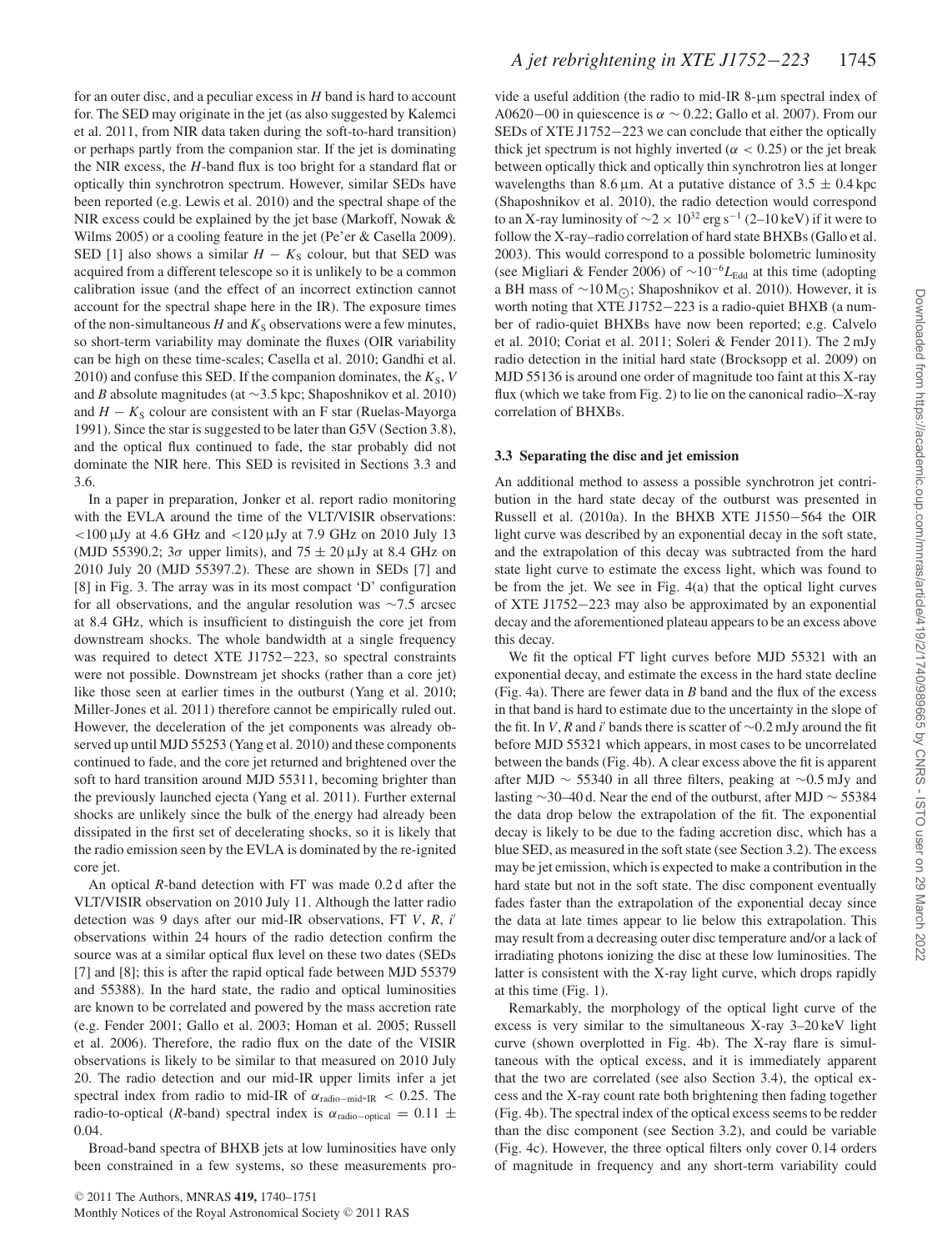

**Figure 4.** (a) Exponential decays fitted to the optical (FT) light curves up until MJD 55321. The errors on the slope of the fit are shown for *i*' band. (b) The residuals (data minus fit) assuming an extrapolation of these fits to later times, and the X-ray *RXTE* light curve overplotted. Errors on the residuals are propagated from the fit slope errors and the observed flux errors. The morphology of the observed X-ray light curve is remarkably similar to that of the optical excess light curve (see text). (c) Spectral index  $\alpha$  of the optical excess, estimated by fitting the individual *V*, *R*, *i* SEDs. (d) The X-ray rms variability in the frequency range 0.005–1 Hz. (e) The estimated X-ray power-law photon index  $Γ = 1 - α$ . For most observations a broken power law is fitted; both photon indices are shown. The vertical lines in all panels indicate the soft to hard state transition and the X-ray flare associated with the optical excess.

dominate the individual SEDs since observations in the three wavebands were not strictly simultaneous. The average spectral index of the excess during the main flare, taking into account errors, is  $\alpha =$  $-0.16 \pm 0.29$ . This slightly favours a flat spectrum, self-absorbed jet  $(\alpha \sim 0.0$ , as is expected between radio and IR) rather than an optically thin jet ( $\alpha \sim -0.6$ ).

Just before the main flare, when the excess is significant its spectral index is redder;  $\alpha = -3 \pm 1$ . The spectral index of the OIR jet in XTE J1550–564 was found to start quite red,  $\alpha \sim -1.5$ , then smoothly increase until it levelled off at  $\alpha \sim -0.6$  in the declining hard state (Russell et al. 2010a). We find evidence for this to also be the case for XTE J1752−223 – the spectral index of the excess increases as it brightens. There is also evidence for a change of spectral index of the excess near the end of the flare. On MJD 55378, the NIR detections (Section 2.3) are around ∼1 mJy (Fig. 3). If the exponentially decaying disc has a spectral index  $\alpha \sim +1$  (Section 3.2), we estimate the disc flux would be around  $\sim$ 20–30 per cent of the observed NIR flux. This fraction will be lower if the disc does indeed fade faster than the exponential decay at these late times. Alternatively, this fraction could be higher if the disc reddens as it fades (e.g. Maitra & Bailyn 2008). Since irradiation is unlikely to be important (see above), we may expect a spectral index as low as  $\alpha = +1/3$  for a standard disc. As a conservative estimate, we impose a limit  $\alpha > 0.0$  for the disc and obtain an excess (non-disc) NIR flux of  $0.75 \pm 0.39$  mJy in *H* band and  $0.44 \pm 0.37$  mJy in  $K_S$ band. This yields a power-law fit to the optical and NIR SED near the end of the flare of  $\alpha = -1.0 \pm 0.3$  (shown in green in Fig. 4c), which appears to be redder than the average optical spectral index during the flare,  $\alpha = -0.16 \pm 0.29$ . Instead, the spectral index is more consistent with optically thin synchrotron, so the jet break may shift to lower frequencies near the end of the flare, possibly indicative of the jet losing power. This spectral index is also too red and/or too bright to be explained by an F- or G-type star, so the companion cannot provide a strong contribution.

The optical flare is unlikely to be due to irradiation on the surface of the disc or the companion star. The mean spectral index of the flare is much redder than the Rayleigh–Jeans tail of the blackbody due to irradiation, for which we expect  $\alpha = +2$ . The peak of the blackbody due to irradiation would have to lie in the optical or at lower frequencies to explain the data. If this were the case, the temperature of such a blackbody would be  $T_{irr} \leq 5300$  K. The optical luminosity  $(V + R + i')$  of the excess when it is brightest is  $(1.08 \pm 0.08) \times 10^{34}$  erg s<sup>-1</sup> and the X-ray (3–20 keV) luminosity from *RXTE* PCA at that time is  $(3.61 \pm 0.04) \times 10^{35}$  erg s<sup>-1</sup> (at a distance of 3.5 kpc; Shaposhnikov et al. 2010), so  $\geq$ 3 per cent of the X-ray luminosity would have to be intercepted by the disc and efficiently reprocessed in the optical regime. This fraction is probably unphysically high; in other BHXBs an irradiation fraction has been measured, and is generally ∼0.3 per cent or less (Gierlinski, Done & Page 2009; Chiang et al. 2010; Zurita Heras et al. 2011). Irradiation therefore cannot easily explain the optical flare. The spectral index of the flare, and its appearance in the decaying hard state (similar to other BHXBs, like XTE J1550−564, GX 339−4 and 4U 1543−47; Jain et al. 2001; Buxton & Bailyn 2004; Coriat et al. 2009; Russell et al. 2010a) favour a jet origin. In Section 3.5 we assess the likelihood that the jet also produces the simultaneous X-ray flare.

#### **3.4 Optical–X-ray correlations**

It was shown that the jet flare in the decaying hard state has a similar light-curve morphology to a simultaneous X-ray flare (Section 3.3; Fig. 4b). In Fig. 5 we show the optical excess flux (the flare) versus the X-ray count rate. Though the optical excess flux is not significantly correlated with the X-ray count rate (the Spearman rank coefficient of  $0.79 \pm 0.11$  implies a significance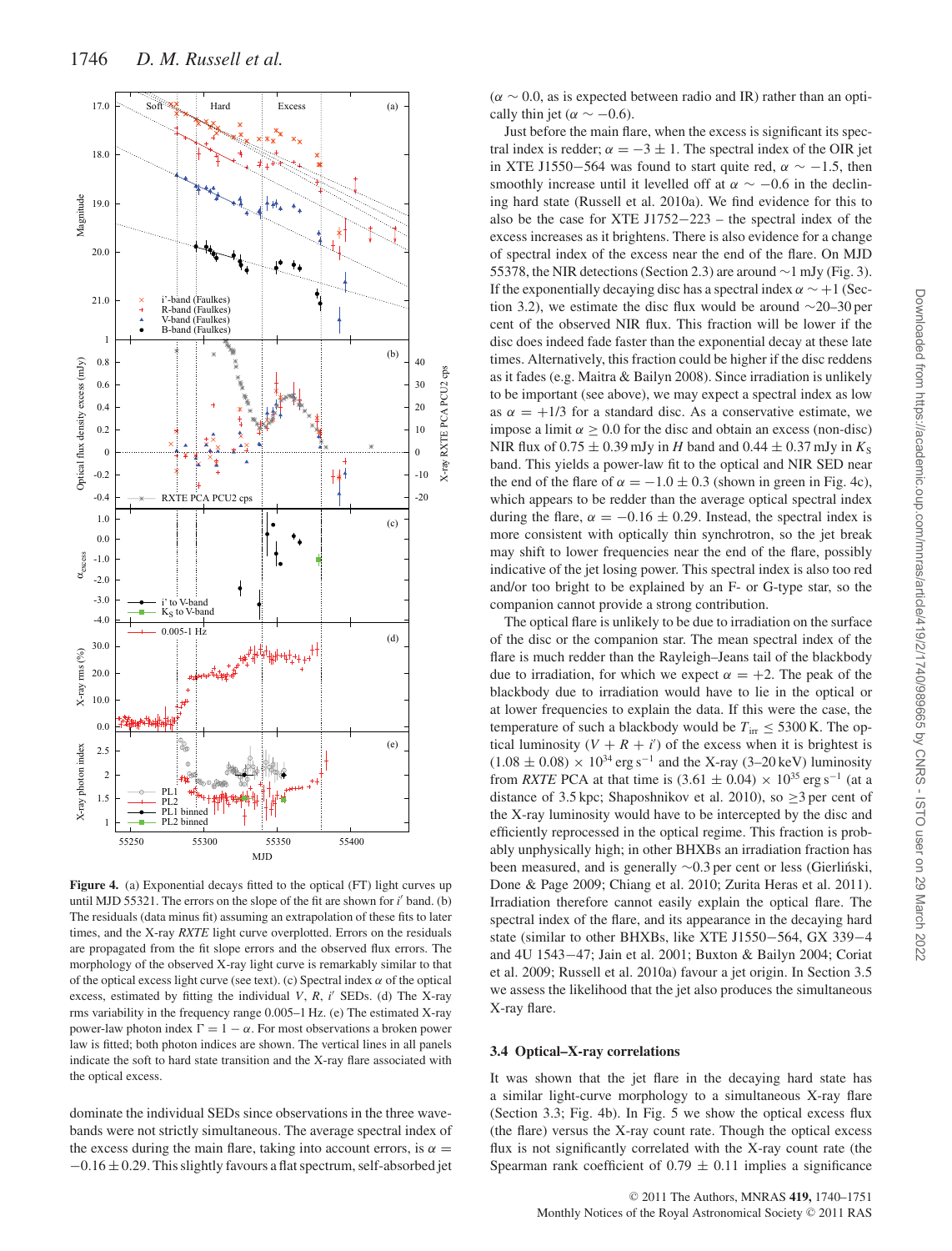

**Figure 5.** X-ray counts (3–20 keV) versus optical excess jet emission (defined as the excess above the optical exponential decay in the light curve). The average flux density of the excess from *V*, *R* and *i* bands is used. The power-law fit is to the main flare seen in the optical excess and in the X-ray band, and excludes the data before this flare (before MJD 55340).

of  $1.1 \pm 0.3\sigma$  for the eight data points), it can be fitted with the relation  $F_{\nu, \text{optical excess}} \propto F_{\text{X}}^{0.72\pm0.12}$  (Fig. 5). The apparent correlation holds in the main flare observed after MJD 55340. Before this date the X-ray is still fading during the main part of the outburst, and the optical excess is not well correlated with X-ray.

If the optical excess originates in jet emission with a flat spectrum (as tentatively suggested above) in the self-absorbed regime that extends to radio frequencies, we would expect it to be correlated with the X-ray flux with a relation  $F_{\nu,\text{optical},\text{jet}} \propto F_{\text{X}}^{\sim 0.7}$  (Falcke & Biermann 1995; Fender 2001; Markoff et al. 2003; Gallo et al. 2003, 2006; Heinz & Sunyaev 2003; Körding et al. 2006). This relation is expected both if the X-ray emission originates in the inflow, or if it is synchrotron emission from the outflowing jet. The observed relation of  $F_{\nu, \text{optical excess}} \propto F_{\text{X}}^{0.72 \pm 0.12}$  is closer to this value than two alternatives:  $F_{\nu, \text{optical excess}} \propto F_{\text{X}}$ , which is expected in the case of optically thin synchrotron in both optical and X-ray regimes, and  $F_{\nu, \text{optical excess}} \propto F_{\text{X}}^{\leq 0.5}$ , as may be expected from an accretion disc (both the underlying viscous disc and the irradiated disc; van Paradijs & McClintock 1994; Russell et al. 2006). We caution that the slope of the correlation is sensitive to the flux of the optical excess at low levels at the end of the flare, which assumes the extrapolation of the exponential decay in Fig. 4 is valid.

The total observed optical emission is shown to correlate with the X-ray emission (Fig. 6). Here we extend the optical–X-ray correlations seen by C11 (using *Swift* XRT and UVOT data) to lower luminosities with the FT data. The optical flux in each filter is correlated with the X-ray flux with a relation  $F_{\nu, \text{optical}} \propto F_{\text{X}}^{0.2-0.5}$ . There is a discrepancy between the UVOT and FT optical fluxes; see Section 3.1). The shallowest relation is observed in the redder bands;  $F_{\nu, \text{optical}} \propto F_{\text{X}}^{0.24 \pm 0.04}$  in both *R* and *i'* bands. The steepest relation from FT data is seen in *B* band;  $F_{\nu, \text{optical}} \propto F_{\text{X}}^{0.35 \pm 0.03}$  and the *V* band lies between this and the redder bands. The UVOT relations, which were mainly during the soft state, are steeper;  $F_{\nu, \text{optical}} \propto F_{\text{X}}^{0.4-0.5}$ .

These relations are generally shallower than those expected from an irradiated disc;  $F_{\nu, \text{optical}} \propto F_{\text{X}}^{0.5}$  (van Paradijs & McClintock 1994). For a non-irradiated, viscously heated disc we expect correlation slopes on the order of what is observed, and shallower slopes for the redder bands, also as observed (Frank, King & Raine 2002; Russell et al. 2006). However, since the jet likely made a contribution in the fading hard state, this emission increased the optical flux, making the correlation appear shallower than if the disc alone was producing the emission. Subtracting the emission from the excess, we estimate correlations of  $F_{\nu, V} \propto F_{X}^{0.39 \pm 0.05}$ ,  $F_{\nu, R} \propto F_{X}^{0.40 \pm 0.06}$  and  $F_{v,i'} \propto F_{\rm X}^{0.42\pm0.06}$  for *V*, *R* and *i'*, respectively. These slopes are now marginally consistent with an irradiated disc, but scatter in the correlations is introduced because while the optical (non-excess) disc was supposedly fading, the X-ray flux was increasing then fading in the aforementioned flare. We can therefore make no firm conclusions from the correlations in Fig. 6, except that the optical emission most likely originates in the accretion disc.

#### **3.5 Constraints on the jet spectral break and the origin of the X-ray flare**

The PCA X-ray spectra are well fitted by a broken power law in the fading hard state (Section 2.5; Fig. 4e) except after MJD 55355, when a single power law provides a better approximation (the counts are also low in most of these late observations). The two power laws have photon indices  $\Gamma_1$  ~ 2.0 ± 0.2 (α<sub>1</sub> ~ −1.0 ± 0.2) and  $\Gamma_2 \sim 1.5 \pm 0.2$  ( $\alpha_2 \sim -0.5 \pm 0.2$ ) in the majority of the hard state (see also Stiele et al. 2011). The spectral index between the optical excess and the X-ray 3–20 keV flux is  $\alpha = -0.51$  at the peak of the flare (around MJD  $\sim$  55360). For optically thin synchrotron emission we expect  $-0.8 \le \alpha \le -0.5$  depending on the lepton energy distribution in the jet. If both X-ray flux and optical excess originate in the jet, the measured spectral indices at optical ( $\alpha = -0.16 \pm 0.29$ ) and X-ray energies and between the two ( $\alpha = -0.51$ ) suggest an optically thick-to-thin spectral break in the UV, blueward of *V* band. The optical spectral index is poorly constrained, however, and appears to be optically thin near the end of the flare (Section 3.3). Alternatively, the X-ray flux may not be dominated by the jet emission, and the high-energy cut-off in the jet spectrum may lie below 3 keV, outside the *RXTE* range.

The synchrotron jet cannot produce the majority of the X-ray flux before MJD ∼ 55340 (before the X-ray flare) because the optical jet emission is faint before that date, whereas the X-ray flux is bright (Fig. 4b). Instead, the X-ray power law probably originates in the Compton upscattering of soft photons on hot electrons in the corona before MJD  $\sim$  55340. After this date, the X-ray flare is contemporaneous with the optical jet flare, and a separate power law from the jet may explain the 40-day flare, becoming brighter than the corona power law.

We see from Figs 4(d) and (e) that no abrupt changes in the X-ray rms variability amplitude, nor the X-ray spectrum are seen around MJD 55340. There is a clear increase in the rms variability over the state transition, well before the jet flare. There is an intriguing jump in the rms, from ∼20 to 26 per cent around MJD 55325, during the hard state decay but before the flare. There are some apparent variations of the power law indices but no clear change around MJD 55340. There is also no obvious change in the energy of the break between the two power laws, which appears to be fitted well using a break energy of ∼6–10 keV before and during the flare.

We also binned the PCA data over a longer time period to gain signal-to-noise ratio and decrease errors in the fit parameters. We combined data in the intervals MJD 55321–55334 (before the flare)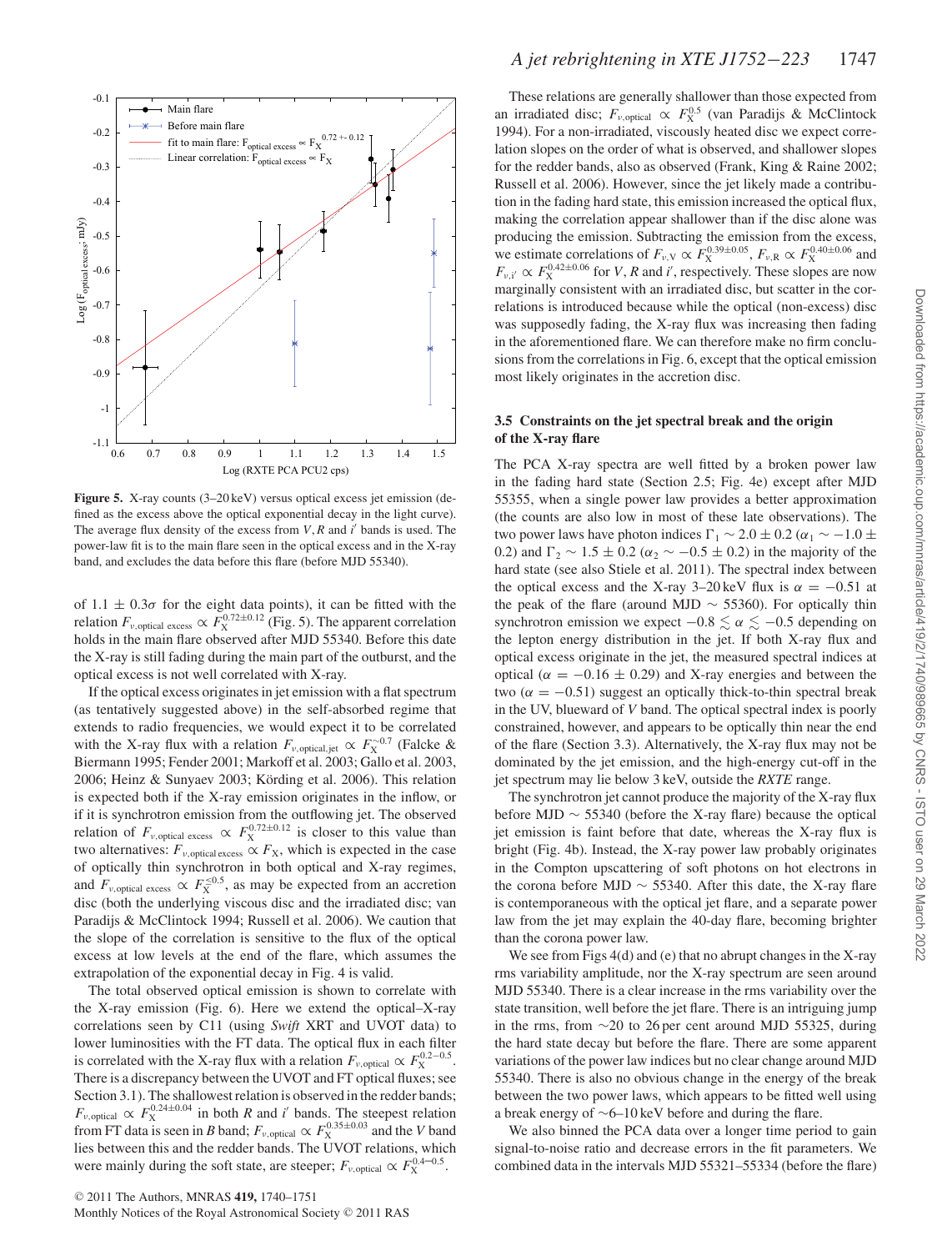

**Figure 6.** X-ray versus optical (total, disc plus jet) count rates for the four optical wavebands. For comparison the same scale is used for all plots. The UVOT data are from the first half of the outburst, the Faulkes data are from the second half (there is some overlap).

and MJD 55352–55356 (during the flare, at similar flux levels). The resulting power-law fits (shown as black circles and green squares in Fig. 4e) are very similar;  $\Gamma_1 = 2.00^{+0.04}_{-0.05}$ ;  $\Gamma_2 = 1.51^{+0.02}_{-0.03}$ ; break energy ∼6.5 keV for the first interval, and  $\Gamma_1 = 2.00_{-0.08}^{+0.06}$ ;  $\Gamma_2 =$  $1.48^{+0.06}_{-0.05}$ ; break energy ~6.6 keV for the second interval. Either the corona and jet both have very similar X-ray properties, or the X-ray corona and optical jet brightened and faded simultaneously.

It was shown by Casella et al. (2010) that IR light from the jet of GX 339−4 was positively correlated with the X-ray flux, with an IR lag of 100 ms with respect to X-ray (from simultaneous observations made in the hard state). Perturbations in the accretion flow are likely to affect the jet variability, so it is not surprising that the X-ray properties of the corona (if the X-rays originate in the corona) and jet are similar. If the observational differences between jet and corona are subtle, it is difficult to distinguish between them without multiwavelength data. One way to differentiate between the two may be X-ray polarization. The jet will be strongly polarized if the poloidal magnetic field in the emitting region is fairly ordered (see Section 3.7). Conversely, the corona is likely to be more chaotic, with no strong net magnetic field orientation.

In the X-ray jet scenario, the appearance of the jet in the fading hard state is actually more prominent at X-ray energies than it was for XTE J1550−564 because the X-ray flux is seen as a flare, increasing and decreasing in intensity. With XTE J1550−564, the

flare was visible as an excess above the decaying corona component. However, in XTE J1550−564 the case for the jet dominating the X-ray luminosity was strengthened by the linear correlation between OIR jet and X-ray flux, which favoured a single power law producing the whole OIR–X-ray spectrum. Here, the optical–X-ray data of XTE J1752−223 favour a broken power law. Whatever the origin of the X-ray flare, it correlates well with the jet emitting in the optical.

Any constraint on the position of the optically thick-to-thin jet spectral break would benefit our understanding of jet physics, since the break directly relates to the magnetic field in the flow and the total radiative jet power (Migliari et al. 2006; Chaty, Dubus & Raichoor 2011). A jet spectral break in the UV would imply a stronger jet than commonly assumed in BHXBs; constraints currently place the jet break in the IR (Migliari et al. 2010; Gandhi et al. 2011; Rahoui et al. 2011), however, breaks in the optical are favoured when modelling the broad-band SEDs of some BHXBs (e.g. Migliari et al. 2007). Robust estimates of the total luminosity of the jet are also difficult to achieve due to the uncertain position of the high-energy cooling break in the jet spectrum. Here, the jet break in XTE J1752−223 resides in the IR at the end of the jet flare since we see optically thin emission in the OIR. Before then, the break is unconstrained but weak evidence suggests it moves to spectral regimes as high as optical or UV.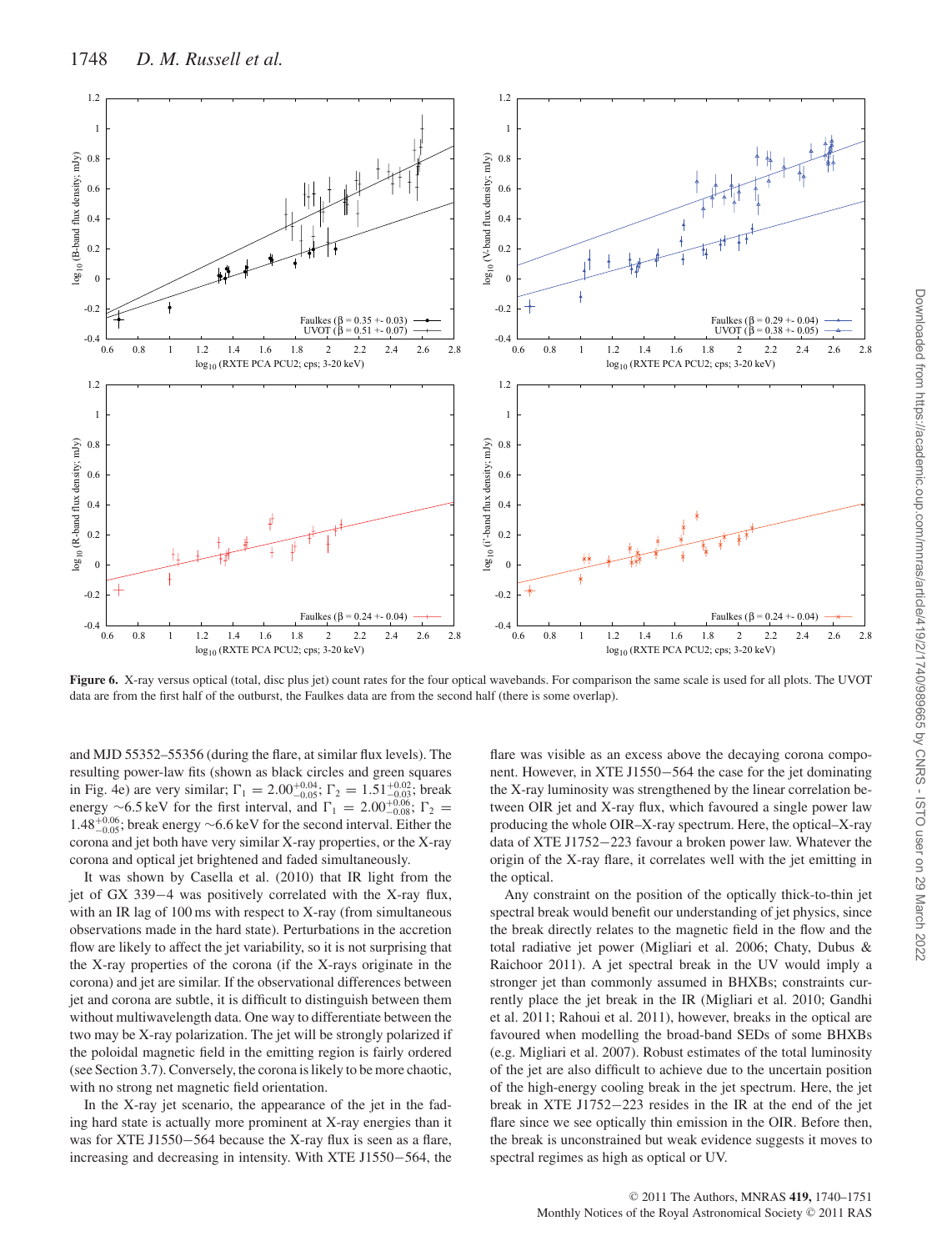

**Figure 7.** Broad-band, unabsorbed radio-to-optical SEDs of the isolated jet component (see text for details and assumptions). Symbols are the same as those used in Fig. 3.

#### **3.6 Spectral energy distributions of the jet**

In Section 3.3 we showed that the optical flare was due to jet emission, and we isolated the jet and disc emission during the hard state outburst decay. Since radio observations were made during this time (Brocksopp et al. 2009; Yang et al. 2010; Miller-Jones et al. 2011), we can construct SEDs of the jet component from radio to optical, which are presented in Fig. 7. The jet was detected at radio frequencies in the hard state rise before the state transitions, but not unambiguously at OIR frequencies (black crosses in Fig. 7); the radio to NIR jet spectral index is  $\alpha \leq +0.02$  at this time.

One radio detection of  $0.25 \pm 0.08$  mJy at 8.4 GHz was made near the peak of the optical flare (Miller-Jones et al. 2011), and we constrain the radio-to-optical jet spectral index to be  $\alpha = +0.05^{+0.05}_{-0.03}$ during the flare. The optical (*i'* - to *V*-band) spectral index of the flare is  $\alpha = -0.16 \pm 0.29$  (Section 3.3), consistent with the radio-tooptical spectrum within errors; further evidence that the optically thick (self-absorbed) jet spectrum may extend even into the UV. The extrapolation of the X-ray power law to lower frequencies also favours a jet spectral break in the UV. However, the NIR to optical spectral index of the jet near the end of the flare is  $\alpha = -1.0 \pm$ 0.3 (green power law in Fig. 7), implying a dramatic change in the jet spectrum as the flare fades. A blackbody with a temperature of 2700 K (if main sequence this would be an M class star) is shown in the SED (green curve in Fig. 7) that may approximate the NIR– optical non-disc emission, but the companion cannot account for a large fraction of the NIR emission (Section 3.3). Instead, the spectral index of  $\alpha = -1.0 \pm 0.3$  is consistent with optically thin synchrotron emission.

#### **3.7 Polarization of the jet**

Optically thin synchrotron emission from X-ray binary jets can be polarized, depending on the magnetic field configuration in the emitting region. Observationally, radio emission can be linearly polarized by tens of per cent, possibly from the formation of shocks downstream in the jets (e.g. Fender et al. 2002; Brocksopp et al. 2007). The compact, core jet emits optically thin synchrotron emission at OIR frequencies during hard states, and this may be polarized at a level of a few per cent (as found in some XBs; e.g. Shahbaz et al. 2008; Russell & Fender 2008). The SEDs in Fig. 7 suggest this optically thin jet emission dominates the IR emission during a time in the hard state in which we measure a linear polarization of  $P_H$  < 30 per cent in both *H* and  $K_S$  bands. This implies the magnetic field near the base of the jet is at least moderately tangled (a highly ordered field would give up to 70 per cent polarization for optically thin synchrotron emission; Rybicki & Lightman 1979; Björnsson & Blumenthal 1982). This is consistent with the fairly tangled (and sometimes variable) magnetic fields reported in other X-ray binaries from OIR linear polarization measurements (Shahbaz et al. 2008; Russell & Fender 2008; Russell et al. 2011a) but differs from the highly ordered magnetic field recently claimed from  $\gamma$ -ray polarization of Cygnus X-1 (Laurent et al. 2011).

#### **3.8 Orbital period constraints**

The quiescent magnitudes of XTE J1752−223 are  $B > 20.6$ ,  $V >$ 21.1,  $R \ge 19.5$ ,  $i' \ge 19.2$ . Using the empirical relation between *V*band outburst amplitude (which is >4.1 mag) and orbital period *P* of Shahbaz & Kuulkers (1998; which was found to exist for  $P < 1 d$ ), we estimate the orbital period of XTE J1752−223 is likely to be  $\leq$  22.1 h (unless the system has a high inclination to the line of sight, in which case the projected surface area of the disc may be smaller so the disc would appear fainter). At  $3.5 \pm 0.4$  kpc (as suggested by Shaposhnikov et al. 2010), the quiescent absolute magnitude is  $M_V > 5.3$ , which implies that the donor star may be later than G5V (Cox 2000), also consistent with a short orbital period. Alternatively the system may harbour a faint subgiant companion, as suggested for other BHXBs (King 1993; Muñoz-Darias, Casares & Martínez-Pais 2008). We caution that the spectral type estimate assumes the distance, orbital period and extinction are all correct within errors. In addition, according to Lasota (2008), the X-ray luminosity of XTE J1752–223 is expected to be low in quiescence ( $L_X \leq 3 \times$ 1031 erg s−1; 0.5–10 keV) given its short orbital period.

We also remark that if the (possibly irradiated) companion star makes any contribution to the optical emission during the outburst decay, it could introduce periodic variability on a time-scale of the orbital period. We cannot test for a period from these data, however, due to the complexity of the long-term variability trends, uncertain rapid variability from the irradiated disc and/or the jet, and signalto-noise ratio limitations.

#### **4 SUMMARY**

We have presented multiwavelength observations of the BHXB XTE J1752−223 during its 2009–10 outburst. Monitoring of the outburst decay in several optical filters revealed a slowly fading optical counterpart, which at late times dropped more rapidly towards quiescence. We are able to separate the disc and jet emission during the hard state decay. A blue optical spectrum, exponentially decaying in four filters can be described by a (possibly irradiated) accretion disc.

A redder 40-day optical flare is found to be most likely associated with synchrotron emission from the jet, and is contemporaneous with an X-ray flare of very similar light-curve morphology, suggesting a common origin. Either the X-ray flare also originates in the jet, or the corona and jet are closely correlated during the flare. If the jet produces the X-ray flare, the jet and corona both have close to identical X-ray timing and spectral properties.

We also present the first mid-IR observations and the first NIR polarimetry of XTE J1752−223, near the end of the jet flare. The NIR flux is not strongly linearly polarized (we measure <30 per cent). If the synchrotron emission is optically thin (as implied by the SEDs), this suggests a magnetic field that is not highly ordered in the inner regions of the jet close to the black hole (in the optically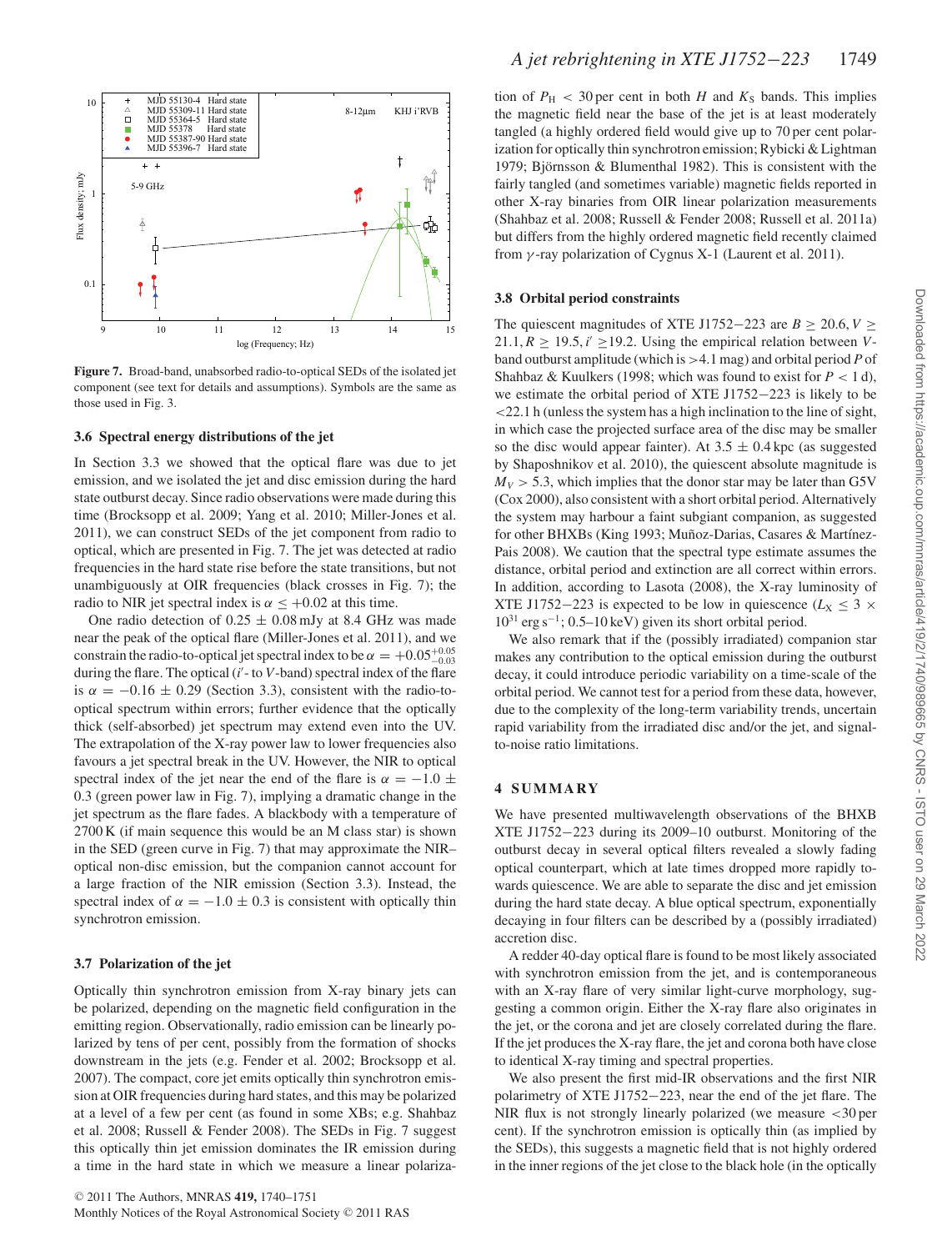thick regime the polarization would be reduced). The companion star may make a low-level contribution to the NIR flux. The radioto-optical jet spectrum is approximately flat. The jet break between optically thick and optically thin synchrotron emission resides in the IR near the end of the flare, but there is some evidence to suggest this break may shift to higher frequencies (optical or UV) at the peak of the jet flare (higher frequencies than usually found). This may result from a changing jet power, that increases then decreases as the jet brightens and fades.

The quiescent magnitudes of the optical counterpart are  $B \geq$ 20.6,  $V \ge 21.1, R \ge 19.5, i' \ge 19.2$ . From the optical outburst amplitude we estimate a likely orbital period of  $<$  22.1 h.

#### **ACKNOWLEDGMENTS**

DMR would like to thank Mario van den Ancker at ESO for help with the preparation of VLT/VISIR observations, and Sam Rix, Ovidiu Vaduvescu and ING staff for their support at the WHT, in particular for extensive help with the LIRIS polarimetry mode. We thank the anonymous referee for suggesting additional analysis that proved very useful. *Swift*/BAT transient monitor results are provided by the *Swift*/BAT team. The Faulkes Telescopes (North and South) are maintained and operated by Las Cumbres Observatory Global Telescope Network. DMR and SM acknowledge support from a Netherlands Organization for Scientific Research (NWO) Veni and Vidi Fellowship, respectively. PAC is supported by the Centre National d'Etudes Spatiales (CNES), France through MINE: the Multiwavelength *INTEGRAL* NEtwork. FL acknowledges support from the Dill Faulkes Educational Trust. TB acknowledges support from ASI through contract ASI/INAF I/009/10/0. PC acknowledges funding via a EU Marie Curie Intra-European Fellowship under contract no. 2009-237722. The research leading to these results has received funding from the European Community's Seventh Framework Programme (FP7/2007-2013) under grant agreement number ITN 215212 'Black Hole Universe'.

#### **REFERENCES**

- Barrena R., Acosta-Pulido J. A., Manchado A., 2008, in Kaufer A., Kerber F., eds, ESO Astrophysics Symposia, Proc. 'The 2007 ESO Instrument Calibration Workshop'. Springer-Verlag, Berlin, p. 511
- Belloni T. M., 2010, in Belloni T., ed., Lecture Notes in Physics Vol. 794, The Jet Paradigm – From Microquasars to Quasars. Springer-Verlag, Berlin, p. 53
- Belloni T., Hasinger G., 1990, A&A, 230, 103
- Björnsson C. I., Blumenthal G. R., 1982, ApJ, 259, 805
- Breeveld A. A. et al., 2010, MNRAS, 406, 1687
- Brocksopp C., Miller-Jones J. C. A., Fender R. P., Stappers B. W., 2007, MNRAS, 378, 1111
- Brocksopp C., Corbel S., Tzioumis T., Fender R., 2009, Astron. Telegram, 2278
- Buxton M. M., Bailyn C. D., 2004, ApJ, 615, 880
- Callanan P. J. et al., 1995, ApJ, 441, 786
- Calvelo D. E. et al., 2010, MNRAS, 409, 839
- Cardelli J. A., Clayton G. C., Mathis J. S., 1989, ApJ, 345, 245
- Casella P. et al., 2010, MNRAS, 404, L21
- Chaty S., Dubus G., Raichoor A., 2011, A&A, 529, 3
- Chen W., Shrader C. R., Livio M., 1997, ApJ, 491, 312
- Chiang C. Y., Done C., Still M., Godet O., 2010, MNRAS, 403, 1102
- Corbel S., Fender R. P., 2002, ApJ, 573, L35
- Corbel S., Fender R. P., Tzioumis A. K., Nowak M., McIntyre V., Durouchoux P., Sood R., 2000, A&A, 359, 251
- Corbel S., Nowak M. A., Fender R. P., Tzioumis A. K., Markoff S., 2003, A&A, 400, 1007
- Coriat M., Corbel S., Buxton M. M., Bailyn C. D., Tomsick J. A., Körding E., Kalemci E., 2009, MNRAS, 400, 123
- Coriat M. et al., 2011, MNRAS, 414, 677
- Corral-Santana J. M., Casares J. P. Rodríguez-Gil P., 2010, Astron. Telegram, 2805
- Cox A. N., 2000, Allen's Astrophysical Quantities, 4th edn. Am. Inst. Phys., New York
- Curran P. A., Maccarone T. J., Casella P., Evans P. A., Landsman W., Krimm H. A., Brocksopp C., Still M., 2011, MNRAS, 410, 541 (C11)
- Dunn R. J. H., Fender R. P., Körding E. G., Belloni T., Cabanac C., 2010, MNRAS, 403, 61
- Eikenberry S. S., Matthews K., Morgan E. H., Remillard R. A., Nelson R. W., 1998, ApJ, 494, L61
- Erben T. et al., 2005, Astron. Nachr., 326, 432
- Evans W. D., Belian R. D., Conner J. P., 1970, ApJ, 159, L57
- Falcke H., Biermann P. L., 1995, A&A, 293, 665
- Fender R. P., 2001, MNRAS, 322, 31
- Fender R. P., Rayner D., McCormick D. G., Muxlow T. W. B., Pooley G. G., Sault R. J., Spencer R. E., 2002, MNRAS, 336, 39
- Fender R. P., Belloni T. M., Gallo E., 2004, MNRAS, 355, 1105
- Fender R. P., Homan J., Belloni T. M., 2009, MNRAS, 396, 1370
- Frank J., King A., Raine D. J., 2002, Accretion Power in Astrophysics, 3rd edn. Cambridge Univ. Press, Cambridge
- Gallo E., Fender R. P., Pooley G. G., 2003, MNRAS, 344, 60
- Gallo E. et al., 2006, MNRAS, 370, 1351
- Gallo E., Migliari S., Markoff S., Tomsick J. A., Bailyn C. D., Berta S., Fender R., Miller-Jones J. C. A., 2007, ApJ, 670, 600
- Gandhi P. et al., 2010, MNRAS, 407, 2166
- Gandhi P. et al., 2011, ApJ, 740, L13
- Gierlinski M., Done C., Page K., 2009, MNRAS, 392, 1106 ´
- Hannikainen D. C., Hunstead R. W., Campbell-Wilson D., Sood R. K., 1998, A&A, 337, 460
- Heinz S., Sunyaev R. A., 2003, MNRAS, 343, L59
- Homan J., Buxton M., Markoff S., Bailyn C. D., Nespoli E., Belloni T., 2005, ApJ, 624, 295
- Hynes R. I., 2005, ApJ, 623, 1026
- Jain R. K., Bailyn C. D., Orosz J. A., McClintock J. E., Remillard R. A., 2001, ApJ, 554, L181
- Jordi K., Grebel E. K., Ammon K., 2006, A&A, 460, 339
- Kalemci E., Tomsick J. A., Rothschild R. E., Pottschmidt K., Corbel S., Kaaret P., 2006, ApJ, 639, 340
- Kalemci E., Chun Y. Y., Dincer T., Buxton M., Tomsick J. A., Corbel S., Kaaret P., 2011, in Romero G., Sunyaev R., Bellon T., eds, IAU Symp. 275. Jets at All Scales. Cambridge Univ. Press, Cambridge, p. 299
- King A. R., 1993, MNRAS, 260, L5
- Körding E., Fender R. P., Migliari S., 2006, MNRAS, 369, 1451
- Kuulkers E., 1998, New Astron. Rev., 42, 1
- Lasota J. P., 2008, New Astron. Rev., 51, 752
- Laurent P., Rodriguez J., Wilms J., Cadolle Bel M., Pottschmidt K., Grinberg V., 2011, Sci, 332, 438
- Lewis F., Russell D. M., Fender R. P., Roche P., Clark S. J., 2008, in Proc. VII Microquasar Workshop: Microquasars and Beyond, Proceedings of Science. SISSA, Trieste, PoS(MQW7)069
- Lewis F. et al., 2010, A&A, 517, A72
- Maitra D., Bailyn C. D., 2008, ApJ, 688, 537
- Markoff S., Falcke H., Fender R., 2001, A&A, 372, L25
- Markoff S., Nowak M., Corbel S., Fender R., Falcke H., 2003, A&A, 397, 645
- Markoff S., Nowak M. A., Wilms J., 2005, ApJ, 635, 1203
- Markwardt C. B. et al., 2009, Astron. Telegram, 2258
- Migliari S., Fender R. P., 2006, MNRAS, 366, 79
- Migliari S., Tomsick J. A., Maccarone T. J., Gallo E., Fender R. P., Nelemans G., Russell D. M., 2006, ApJ, 643, L41
- Migliari S. et al., 2007, ApJ, 670, 610
- Migliari S. et al., 2010, ApJ, 710, 117